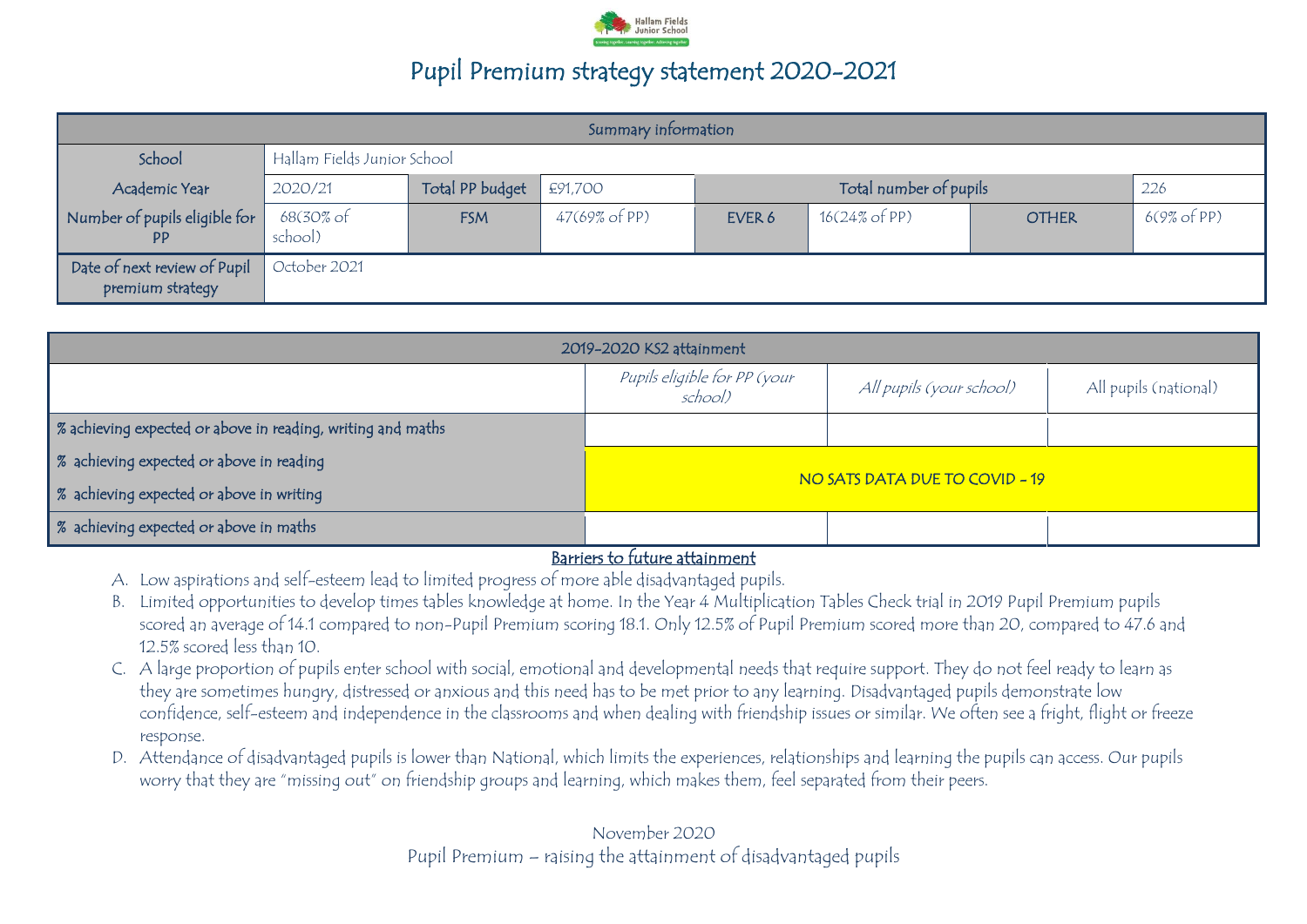

#### Desired outcomes (for pupils eligible for PP, including high ability)

- 1. The progress of under-achieving children at end of KS2 is high compared to national outcomes, and compares favourably to their peers.
- 2. The progress of Pupil Premium children in National Multiplication Tables Check is in line with their peers including those children scoring 20+
- 3. To develop the knowledge of pupils' individual social and emotional needs which affect their learning, and improve their readiness to learn
- 4. To improve the attendance rates of Pupil Premium children compared to non-Pupil Premium children.

#### Planned areas of spend for 2020-2021

| Area of spend                                                       | Focus             | Total allocation |
|---------------------------------------------------------------------|-------------------|------------------|
| Team teaching (For 17 Pupil Premium children in year 6)             | Desired outcome 1 | €15,542.00       |
| Accelerated reader programme                                        | Desired outcome 1 | €2,101.00        |
| Times Tables Rockstars                                              | Desired outcome 2 | €83.95           |
| Forest Schools                                                      | Desired outcome 3 | €3,208.00        |
| (Cost of provision for Pupil Premium children only-67)              |                   |                  |
| THRIVE programme                                                    | Desired outcome 3 | €17,667.00       |
| (Cost of practitioners working with Pupil Premium children only-18) |                   |                  |
| Additional TA support                                               | Desired outcome 3 | €31,000.00       |
| Designated attendance officer                                       | Desired outcome 4 | €14,442.00       |
| PGL                                                                 | Experiences       | €4080.00         |
| Music Tuition                                                       | Experiences       | €750.00          |
| Magazine subscription                                               | Experiences       | £3550.00         |
|                                                                     |                   |                  |
|                                                                     |                   | €92,423.95       |
|                                                                     |                   |                  |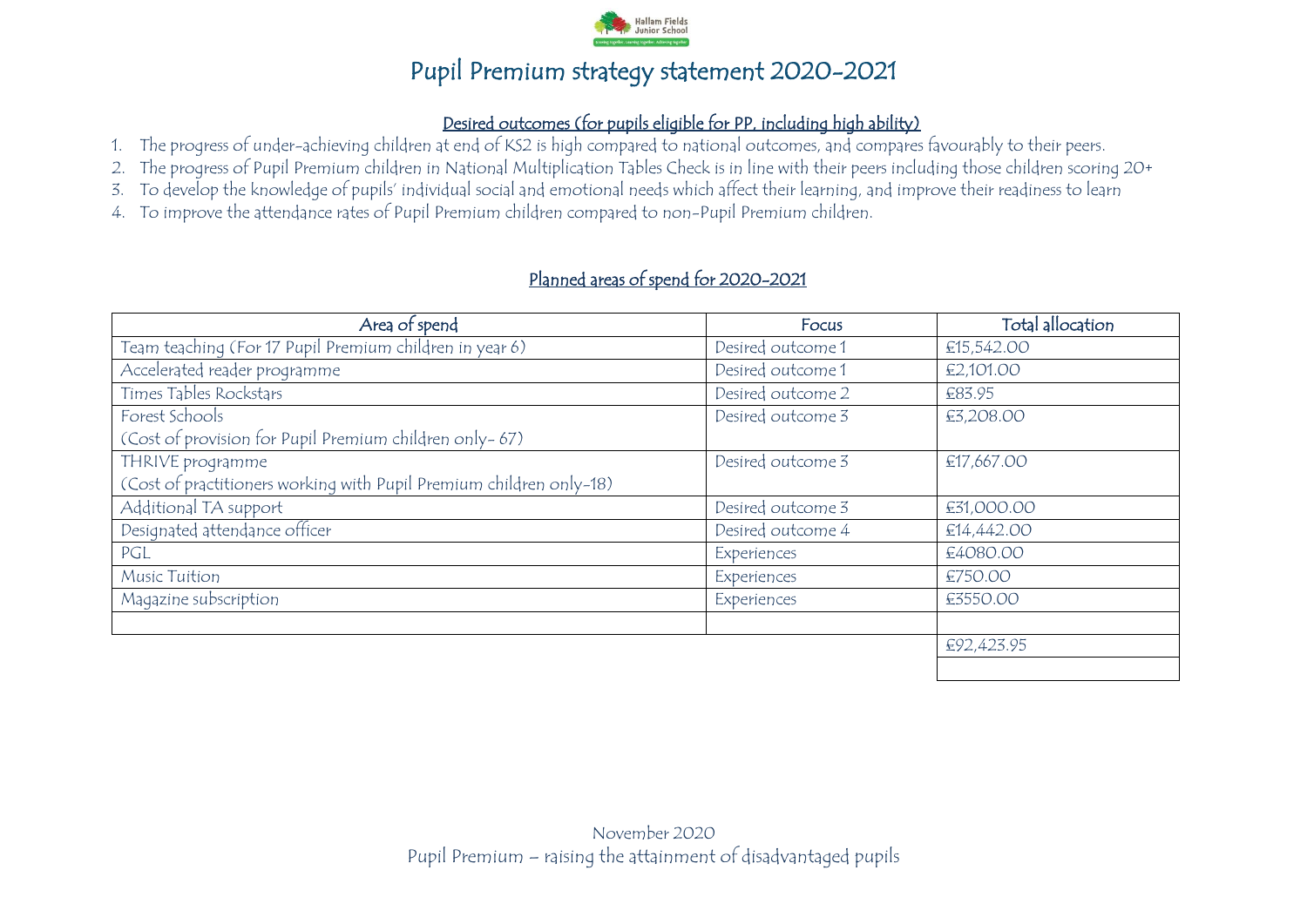

| DESIRED OUTCOME 1- The progress of under-achieving children at end of KS2 is high, compared to national outcomes, and compares favourably to their peers.                                                                              |                                                                                                                                                                                                                                                                                                                                                                                                                                              |                                                                                                                                                                                                                                                                                                                                                                                                                                                                                                                                                                                                                                                                                                                                                                                                                                                                                              |  |  |  |  |
|----------------------------------------------------------------------------------------------------------------------------------------------------------------------------------------------------------------------------------------|----------------------------------------------------------------------------------------------------------------------------------------------------------------------------------------------------------------------------------------------------------------------------------------------------------------------------------------------------------------------------------------------------------------------------------------------|----------------------------------------------------------------------------------------------------------------------------------------------------------------------------------------------------------------------------------------------------------------------------------------------------------------------------------------------------------------------------------------------------------------------------------------------------------------------------------------------------------------------------------------------------------------------------------------------------------------------------------------------------------------------------------------------------------------------------------------------------------------------------------------------------------------------------------------------------------------------------------------------|--|--|--|--|
| Area of spend                                                                                                                                                                                                                          | Intended outcome- why these approaches were taken                                                                                                                                                                                                                                                                                                                                                                                            | Actions                                                                                                                                                                                                                                                                                                                                                                                                                                                                                                                                                                                                                                                                                                                                                                                                                                                                                      |  |  |  |  |
| Team teaching<br>Team teaching in maths<br>and literacy in year 6, with a<br>focus on children not<br>achieving to their full<br>potential prior to lockdown<br>in March 2020.<br>10 children work with each<br>team teacher directly, | Diminish the difference in progress between our<br>Pupil Premium children and non-Pupil Premium<br>pupils nationally.<br>In 'Mastery learning' research projects conducted by<br>the EEF, these approaches have been proven to be<br>effective, leading to an additional five months<br>progress of the school year compared to traditional<br>approaches.<br>It is identified to be a promising strategy for<br>diminishing the difference. | Maths co-ordinator, literacy co-ordinator and SLT to select team teaching<br>$\bullet$<br>groups to target underachieving Pupil Premium pupils first.<br>Daily communication between team teachers and class teachers<br>$\bullet$<br>All Pupil Premium pupils a focus of team teachers every maths lesson.<br>$\bullet$<br>All Pupil Premium pupils a focus of team teachers every literacy lesson.<br>$\bullet$<br>All Pupil Premium children a focus for class teacher<br>$\bullet$<br>Ensure consistent implementation of the non-negotiables for planning,<br>$\bullet$<br>marking, targets and assessment in team teaching classrooms<br>Both class teacher and team teacher in termly pupil progress meetings to<br>$\bullet$<br>ensure early identification and intervention. Pupil Premium pupils' progress<br>and attainment measured and compared with national non Pupil Premium |  |  |  |  |
| reducing class size and<br>consequently giving our<br>disadvantaged children<br>more time with teacher and<br>more targeted Quality First<br>Teaching for all.                                                                         | High expectations for all. NfER research identified<br>the whole school ethos of attainment for all as the<br>first of seven building blocks, which are common in<br>schools that are successful in raising attainment of<br>disadvantaged pupils.                                                                                                                                                                                           | children.<br>Monitoring to ensure all teachers are using medium term plans to support<br>$\bullet$<br>mastery approach, blocking strands and teaching depth of learning, using wave<br>teaching model to engage all children and teaching using resources to<br>promote reasoning skills. Pupil Premium pupils a focus of learning walks and<br>observations.                                                                                                                                                                                                                                                                                                                                                                                                                                                                                                                                |  |  |  |  |
| Mastery teaching in maths<br>consistent across the school<br>Talk for writing and<br>FANTASTICS used<br>consistently across the<br>school                                                                                              |                                                                                                                                                                                                                                                                                                                                                                                                                                              | Classroom Secrets annual subscription to resource for varied fluency, problem<br>$\bullet$<br>solving and reasoning activities in every lesson.<br>Talk for writing used in every class across school with further staff training for<br>$\bullet$<br>FANTASTICS to embed<br>Staff training for phonics - assessment and teaching<br>$\bullet$<br>Following NfER research, use staff meetings and Pupil Premium policy to<br>$\bullet$<br>establish (as a school) ethos of high attainment for all pupils and avoiding<br>stereotyping disadvantaged pupils as having less potential to succeed.                                                                                                                                                                                                                                                                                             |  |  |  |  |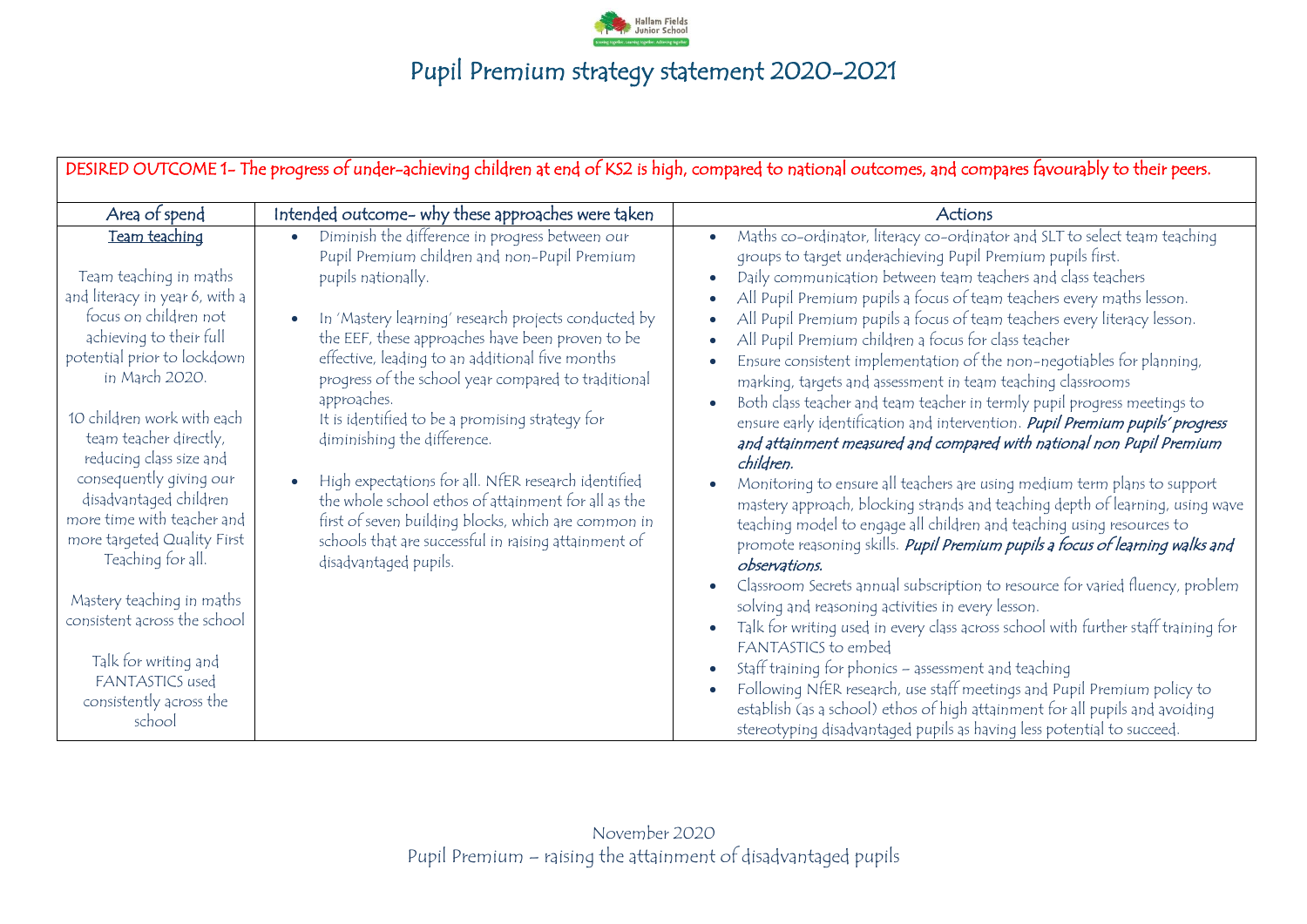

| Times Tables Rockstars          | ICT is identified by the Sutton Trust toolkit of<br>$\bullet$<br>strategies as having moderate impact for high cost -<br>however, over the last academic year our children<br>have been motivated by technology and have been<br>able to apply their knowledge and skills effectively<br>and challenge themselves by competing against<br>others through this programme, especially during<br>lockdown. The IPads are in class and the annual<br>renewal cost for TTRS is minimal.<br>The soundcheck on TTRS is almost identical to the<br>$\bullet$<br>year 4 Multiplication Tables Check that was due to<br>become statutory from 2021. This will not now be<br>statutory until 2022, taking into account the impact<br>of COVID-19. Regular use of all aspects of TTRS<br>prepares children for answering at speed as well as<br>challenging them to apply associated division facts. | TTRS to supplement teaching in maths weekly, motivating and applying<br>$\bullet$<br>children's learning with a potential gain of 4 months in Sutton Trust toolkit.<br>Each year group allocated morning slot in the ICT suite and an increased<br>number of class IPads to facilitate this.<br>TTRS passwords and information for parents provided for children to work on<br>at home, including during lockdowns and periods of isolation.<br>TTRS competitions set across school holidays and lockdowns to encourage<br>$\bullet$<br>practise whilst at home<br>Increase number of 'sign ins' per week for Pupil Premium pupils                                                                                                                                                                                                                                             |
|---------------------------------|------------------------------------------------------------------------------------------------------------------------------------------------------------------------------------------------------------------------------------------------------------------------------------------------------------------------------------------------------------------------------------------------------------------------------------------------------------------------------------------------------------------------------------------------------------------------------------------------------------------------------------------------------------------------------------------------------------------------------------------------------------------------------------------------------------------------------------------------------------------------------------------|--------------------------------------------------------------------------------------------------------------------------------------------------------------------------------------------------------------------------------------------------------------------------------------------------------------------------------------------------------------------------------------------------------------------------------------------------------------------------------------------------------------------------------------------------------------------------------------------------------------------------------------------------------------------------------------------------------------------------------------------------------------------------------------------------------------------------------------------------------------------------------|
| Accelerated reader<br>programme | Accelerated reader research from the EEF identifies<br>its strength with pupil engagement and behaviour.<br>The impact was measured as three months of<br>additional progress in reading age after 22 weeks. The<br>evaluation also indicates a positive impact for Pupil<br>Premium eligible pupils.<br>Improve reading miles<br>$\bullet$<br>Increase ZPD (zone of proximal development)                                                                                                                                                                                                                                                                                                                                                                                                                                                                                               | All teaching staff to deliver the Active Reading scheme across all year groups,<br>meaning the eight focus reading skills are reinforced during whole class<br>teaching.<br>Whole school tested on AR to identify reading age and book band – used to<br>measure progress.<br>Accurate identification of book band<br>A well-stocked library with a wide collection of books banded according to<br>the AR readability formula.<br>Support pupils at very low levels who need initial support from class teachers.<br>X-Code in place to support pupils needing support with decoding prior to<br>beginning Accelerated Reader - rapid catch-up intervention.<br>Active reading skills promoted in all areas of the curriculum and shared in all<br>areas of the school.<br>Phonics training for all staff to identify and target Phonics Phases accurately<br>and efficiently |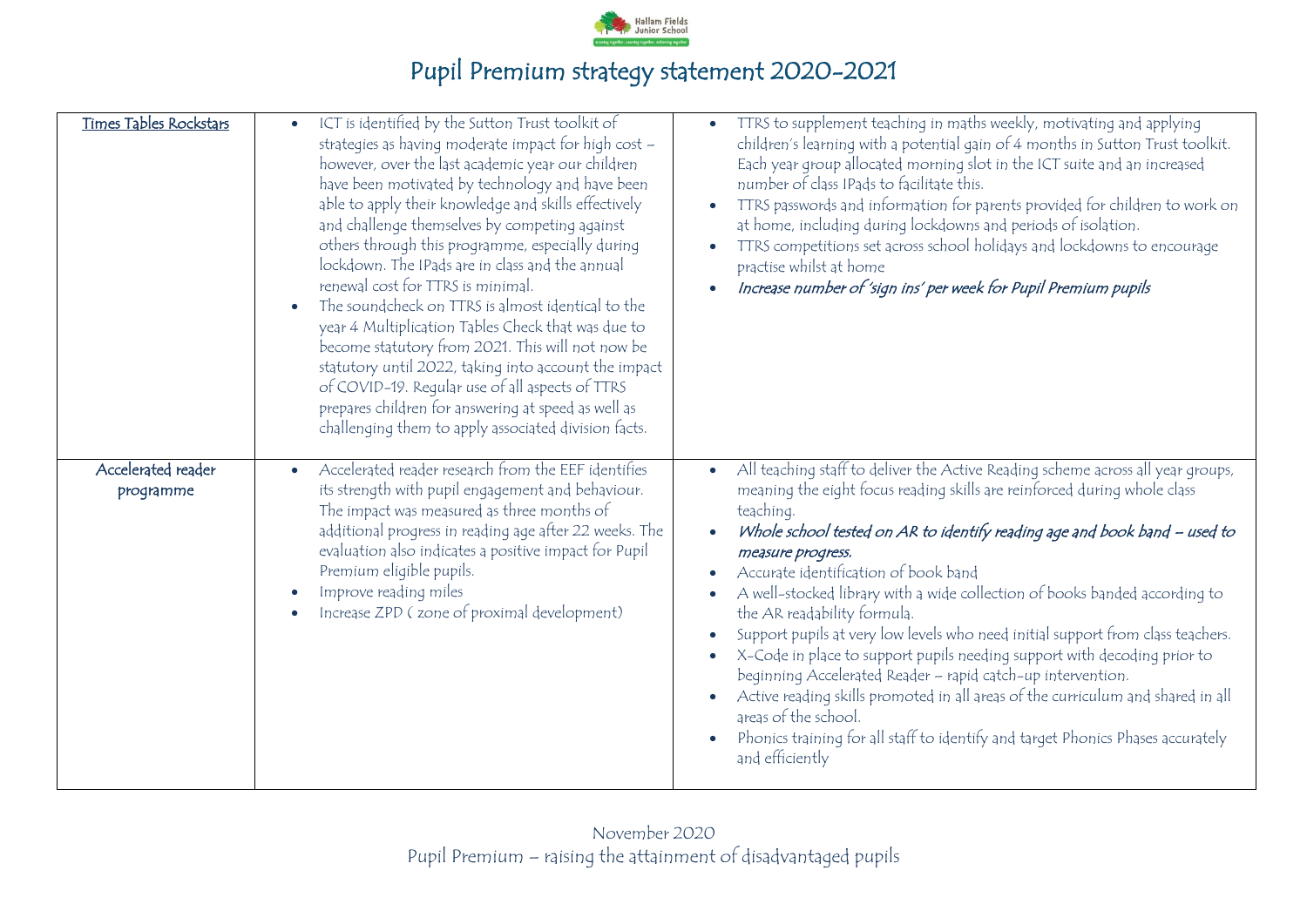

| Annual magazine<br>subscription<br>scoring 20+ | Children develop a sense of belonging and feel<br>special when receiving something addressed to them<br>personally through the post.<br>Children able to select a magazine linked to their<br>interests will promote a love for reading                                                                                                                                                                                                                                                                                                                                                                                               | Questionnaire for parents to establish magazines children want and reading<br>habits for pupil premium children<br>Order annual subscriptions for pupil premium pupils<br>DESIRED OUTCOME 2- The progress of Pupil Premium children in National Multiplication Tables Check is in line with their peers including those children                                                                                                                                                                                                                    |
|------------------------------------------------|---------------------------------------------------------------------------------------------------------------------------------------------------------------------------------------------------------------------------------------------------------------------------------------------------------------------------------------------------------------------------------------------------------------------------------------------------------------------------------------------------------------------------------------------------------------------------------------------------------------------------------------|-----------------------------------------------------------------------------------------------------------------------------------------------------------------------------------------------------------------------------------------------------------------------------------------------------------------------------------------------------------------------------------------------------------------------------------------------------------------------------------------------------------------------------------------------------|
| Area of spend                                  | Intended outcome- why these approaches were<br>taken                                                                                                                                                                                                                                                                                                                                                                                                                                                                                                                                                                                  | Actions                                                                                                                                                                                                                                                                                                                                                                                                                                                                                                                                             |
| Times tables Rockstars                         | Using Times Tables Rockstars allows pupils to gain<br>confidence and raise their self-esteem about maths - in<br>particular times tables. Incorrect answers are<br>immediately corrected in front of the pupil so that they<br>start to associate the correct answer to every question.<br>More than that, the technology works out which times<br>tables facts each pupil is consistently taking longer to<br>answer and then it gradually starts to present these facts<br>more frequently until pupils have mastered them.<br>It will also ask related division questions 20% of the time<br>in order to reinforce division facts. | Pupils use Times Tables Rockstars three times a week in class<br>Lower school use 'Sound Check' to prepare children for Multiplication<br>Tables Check<br>Certificates half termly for results on the leader board and progress made<br>Pupil Premium children targeted and progress measured, shared and<br>$\bullet$<br>celebrated both at school and at home<br>Class / year group / school competitions set up during school holidays and<br>isolation periods to promote at homme<br>Meet with Pupil Premium governor to share new initiatives |
|                                                |                                                                                                                                                                                                                                                                                                                                                                                                                                                                                                                                                                                                                                       | DESIRED OUTCOME 3- To develop the knowledge of pupils' individual social and emotional needs which affect their learning, and improve their readiness to learn                                                                                                                                                                                                                                                                                                                                                                                      |
| Area of spend                                  | Intended outcome- why these approaches were<br>taken                                                                                                                                                                                                                                                                                                                                                                                                                                                                                                                                                                                  | Actions                                                                                                                                                                                                                                                                                                                                                                                                                                                                                                                                             |
| Forest Schools                                 | Improve behaviour for learning<br>To improve the self-esteem and social skills of<br>identified pupils leading to increased confidence<br>and attainment in the classroom.<br>Learn early nurturing experiences                                                                                                                                                                                                                                                                                                                                                                                                                       | Weekly forest schools sessions with TA trained in FS.<br>$\bullet$<br>Class teachers to work with class during FS sessions to build strong<br>relationships and share experiences<br>Weekly communication between FS TA and class teacher to share<br>achievements, information and changes in the classroom.<br>Share progress in pupil progress meetings<br>$\bullet$                                                                                                                                                                             |

November 2020 Pupil Premium – raising the attainment of disadvantaged pupils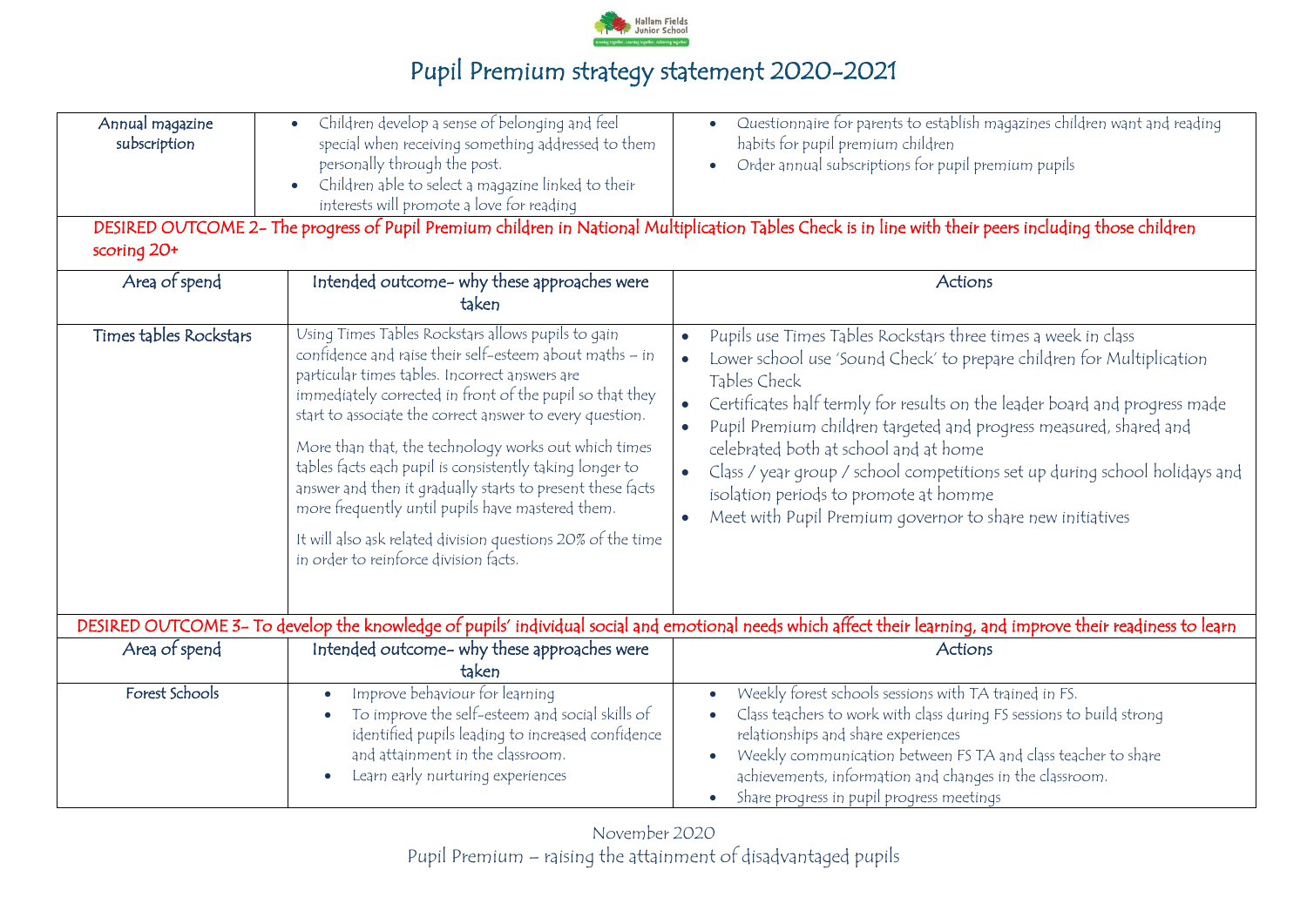

|                                   | Develop confidence and self-esteem through<br>hands-on learning experiences<br>Create learning communities where deep-level<br>learning and progression are the norm                                                                                                                                                                                                            | Identify whole school maintenance costs to provide forest school areas that are<br>safe to explore                                                                                                                                                                                                                                                                                                                                                                                                                                                                                                                                                                                                                                                                                                                                                                                                                                                                                                                                                                                                                                                                                                                                                                                                                                                                                                                                  |
|-----------------------------------|---------------------------------------------------------------------------------------------------------------------------------------------------------------------------------------------------------------------------------------------------------------------------------------------------------------------------------------------------------------------------------|-------------------------------------------------------------------------------------------------------------------------------------------------------------------------------------------------------------------------------------------------------------------------------------------------------------------------------------------------------------------------------------------------------------------------------------------------------------------------------------------------------------------------------------------------------------------------------------------------------------------------------------------------------------------------------------------------------------------------------------------------------------------------------------------------------------------------------------------------------------------------------------------------------------------------------------------------------------------------------------------------------------------------------------------------------------------------------------------------------------------------------------------------------------------------------------------------------------------------------------------------------------------------------------------------------------------------------------------------------------------------------------------------------------------------------------|
| <b>THRIVE</b><br>Additional staff | NfER identify in their 'Supporting the<br>attainment of disadvantaged pupils' research<br>from 2015 that the most basic Pupil Premium<br>provision should 'support pupils'<br>social/emotional needs alongside teaching and<br>learning strategies'.<br>Spending time in the natural environment is a<br>renewed priority to support children's wellbeing<br>and mental health. | Whole staff CPD to allow them to understand a child's challenging or troubled<br>behaviour as communication<br>Whole school transition plan to give all children opportunities to build<br>connections prior to changing classes <i>Pupil interviews to assess transition</i><br>THRIVE assessments carried out on children whose social and emotional needs<br>are affecting their behaviour and learning<br>Action plans drawn up to give specific strategies and activities for supporting<br>our pupils.<br>1:1 sessions shared with parents informally through postcards home weekly and<br>formally through emails / phone conversations when required<br>Parental education to help parents and carers to support their children when<br>they are experiencing difficult life events, and suggest ideas, activities and<br>strategies to support them.<br>High % of Pupil Premium children targeted for 1:1 THRIVE intervention<br>Whole class THRIVE sessions for appropriate developmental stage identified in<br>termly curriculum maps<br>Welfare and attendance officer in school to be THRIVE trained to support<br>parents' and pupils. Strategies to improve pupils' welfare and readiness to learn<br>as well as communication with parents and carers<br>Continuous assessment using THRIVE online assessment tools to track<br>progress<br>TAs deployed to support individuals to regulate alongside an adult and |
|                                   |                                                                                                                                                                                                                                                                                                                                                                                 | improve their readiness to learn.<br>TAs to support unstructured times such as break times and lunch times to<br>enable individuals to build up appropriate social skills and regulate alongside an<br>adult.<br>High % of Pupil Premium / Pupil Premium Plus children targeted<br>Daily communication between TAs and class teachers to share strategies,<br>achievements, information and changes in the classroom.                                                                                                                                                                                                                                                                                                                                                                                                                                                                                                                                                                                                                                                                                                                                                                                                                                                                                                                                                                                                               |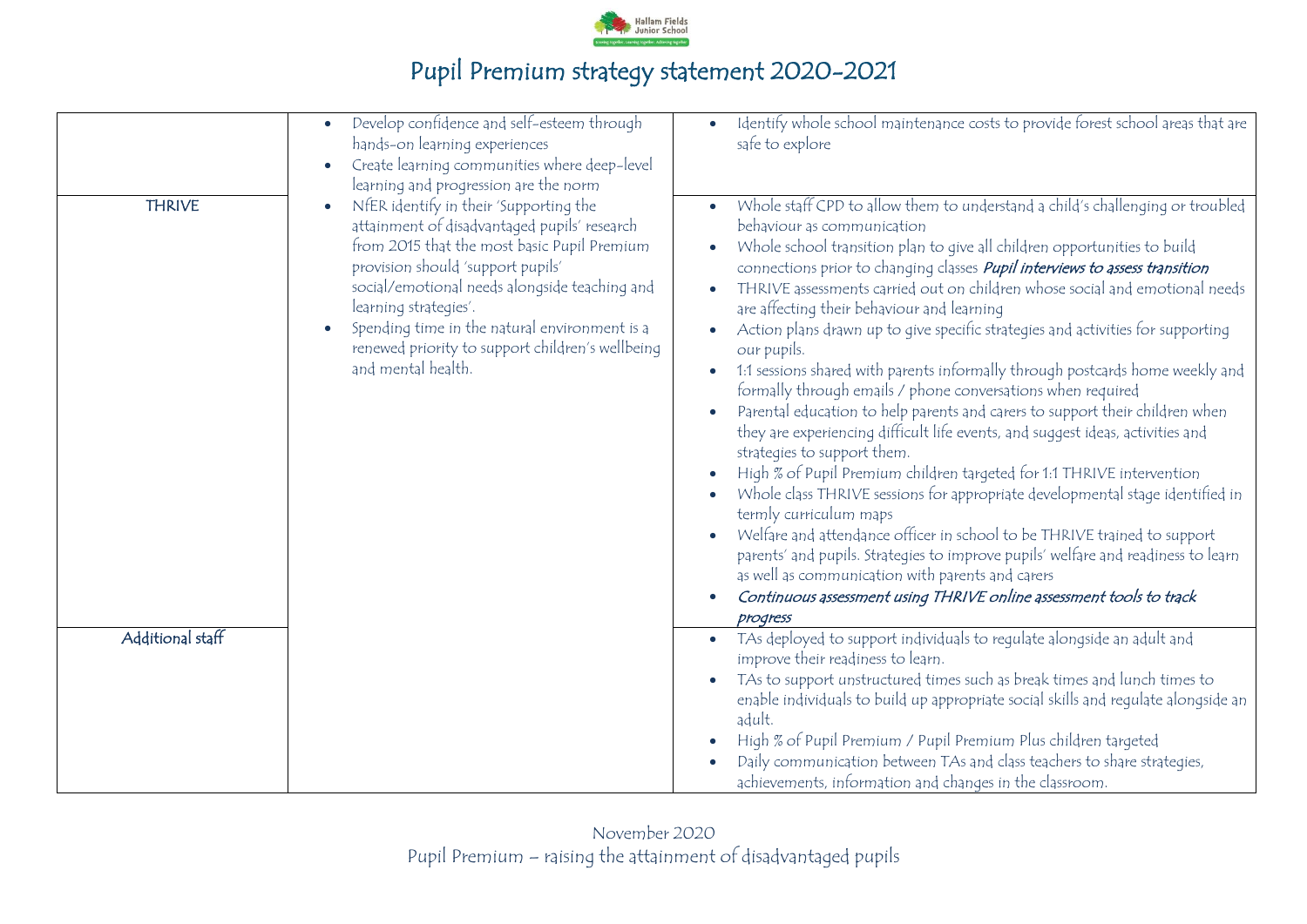

|                            | DESIRED OUTCOME 4- To improve the attendance rates of Pupil Premium children compared to non-pupil premium children.                                                                                                                                                                                                                                         |                                                                                                                                                                                                                                                                                                                                                                                                                                                                                                                                                                                                                                                                                                                                                                                                                                                                                                                                                                                            |  |  |  |  |
|----------------------------|--------------------------------------------------------------------------------------------------------------------------------------------------------------------------------------------------------------------------------------------------------------------------------------------------------------------------------------------------------------|--------------------------------------------------------------------------------------------------------------------------------------------------------------------------------------------------------------------------------------------------------------------------------------------------------------------------------------------------------------------------------------------------------------------------------------------------------------------------------------------------------------------------------------------------------------------------------------------------------------------------------------------------------------------------------------------------------------------------------------------------------------------------------------------------------------------------------------------------------------------------------------------------------------------------------------------------------------------------------------------|--|--|--|--|
| Area of spend              | Intended outcome- why these approaches were<br>taken                                                                                                                                                                                                                                                                                                         | Actions                                                                                                                                                                                                                                                                                                                                                                                                                                                                                                                                                                                                                                                                                                                                                                                                                                                                                                                                                                                    |  |  |  |  |
| Increased attendance rates | We cannot improve attainment for children if<br>they are not actually attending school. NfER<br>briefing for school leaders identifies addressing<br>attendance as a key step.<br>Pupil premium attendance improved from<br>93.1% in 2016-2017 to 95.38% in 2017-2018.<br>This is still 1.01% behind whole school<br>attendance and continues to be a focus. | Meeting children / parents at the door / on the street outside school to<br>monitor punctuality and identify links to absence. All late arrivals logged on<br>child protection records.<br>First day response provision<br>Monthly attendance check<br>Proactive approach- Pre-legal and legal procedures taken to address identified<br>pupils.<br>Attendance officer meeting pupils daily to enable us to meet our targets in<br>relation to school attendance, especially persistent absence.<br>Attendance monitoring by attendance officer providing support for parents to<br>meet requirements.<br>Improved attendance letters to promote communication between attendance<br>officer and parents and work with them prior to legal requirements.<br>Promoting positive attitudes by children and families towards education.<br>Ensuring that parents are made fully aware of their statutory responsibilities<br>Monitor individual attendance for increase following strategies. |  |  |  |  |
| Parental involvement       | Active engagement of parents in supporting<br>$\bullet$<br>their children's learning at school to encourage<br>them to support their children to read and do<br>maths.                                                                                                                                                                                       | Subject evenings - parents invited to share curriculum updates and assessment<br>$\bullet$<br>expectations.<br>Provide simple, practical ways for parents to support reading and maths (active<br>reading skills and Mathletics)<br>Parent forum- engage with Pupil Premium pupils' parents.<br>Meet with MAT worker sessions in school advertised to all parents by text and<br>personally to families in need of support<br>Website with details of agencies that can help to support families to function /<br>overcome difficulties<br>Pupil Premium one page profiles to be shared with parents at parents' evenings<br>to develop understanding<br>Track involvement of parents (attendance at parents' evenings / events etc)<br>and improve participation/support.                                                                                                                                                                                                                 |  |  |  |  |

November 2020 Pupil Premium – raising the attainment of disadvantaged pupils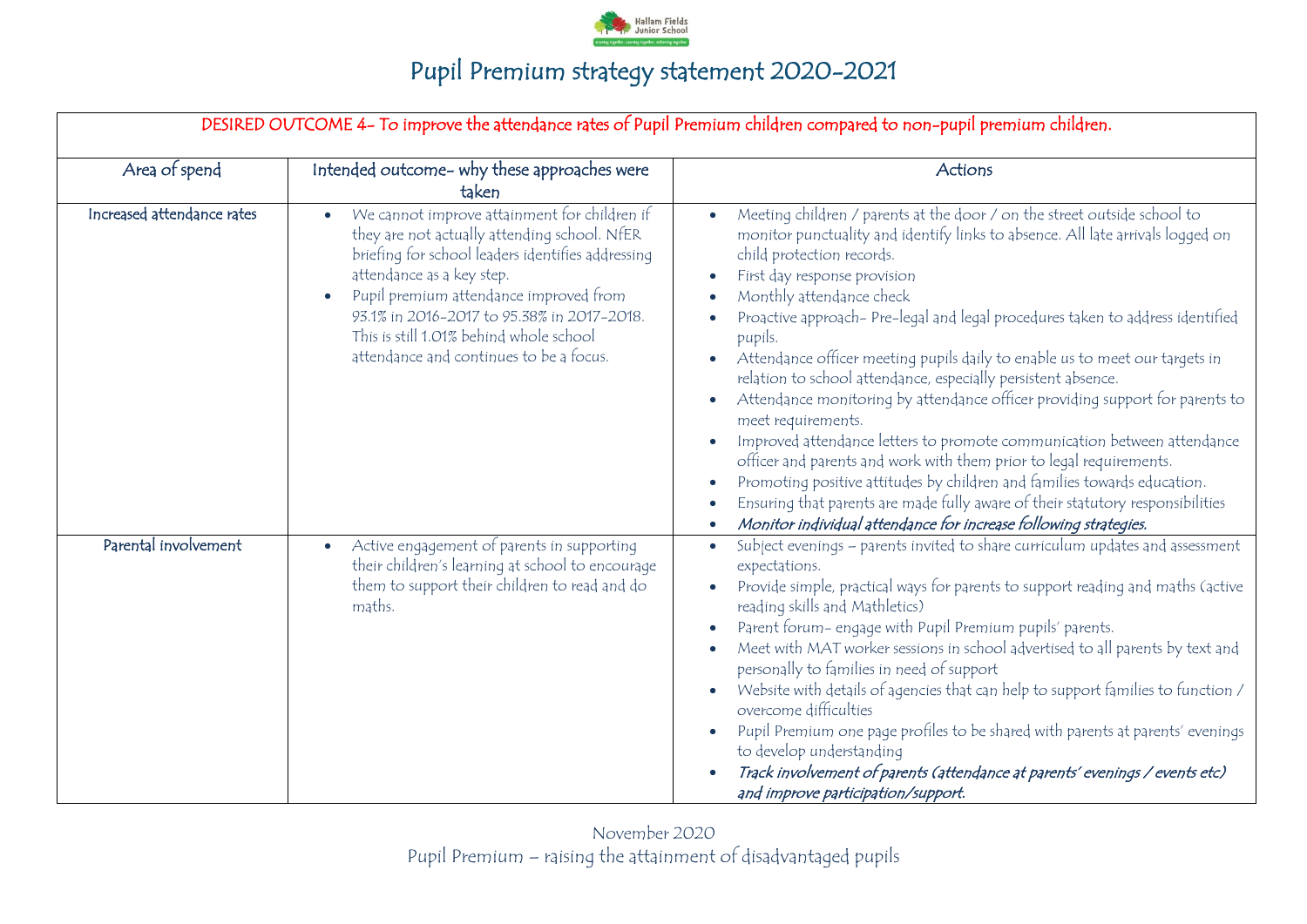

#### Review of expenditure for last academic year

| Academic Year                                            | 2019/20               | Total PP budget $\left  \right. \pm 90,320.00$ |                          | Total number of pupils |                          | 234                                 |                       |
|----------------------------------------------------------|-----------------------|------------------------------------------------|--------------------------|------------------------|--------------------------|-------------------------------------|-----------------------|
| $\mid$ Number of pupils eligible for $\mid$<br><b>DD</b> | 70 (30% of<br>school) | <b>FSM</b>                                     | $39(56\% \text{ of PP})$ | EVER 6                 | $22(31\% \text{ of PP})$ | Number of pupils<br>eligible for PP | 70 (30% of<br>school) |

| Area of spend                                         | Focus             | Total allocation |
|-------------------------------------------------------|-------------------|------------------|
| Team teaching                                         | Desired outcome A | €47,167.00       |
| Mathletics                                            | Desired outcome A | €1,195.00        |
| Accelerated reader programme                          | Desired outcome A | €2,101.00        |
| Nurture group                                         | Desired outcome B | €25,036.00       |
| (Cost of provision for Pupil Premium children only)   |                   |                  |
| THRIVE programme                                      | Desired outcome B | £11,256.00       |
| (Cost of TA working with Pupil Premium children only) |                   |                  |
| Designated attendance officer                         | Desired outcome C | €12,846.00       |
| PGL                                                   | Experiences       | €1,710.00        |
|                                                       |                   |                  |
|                                                       |                   | €101,311         |
|                                                       |                   | $-E8,931.00$     |